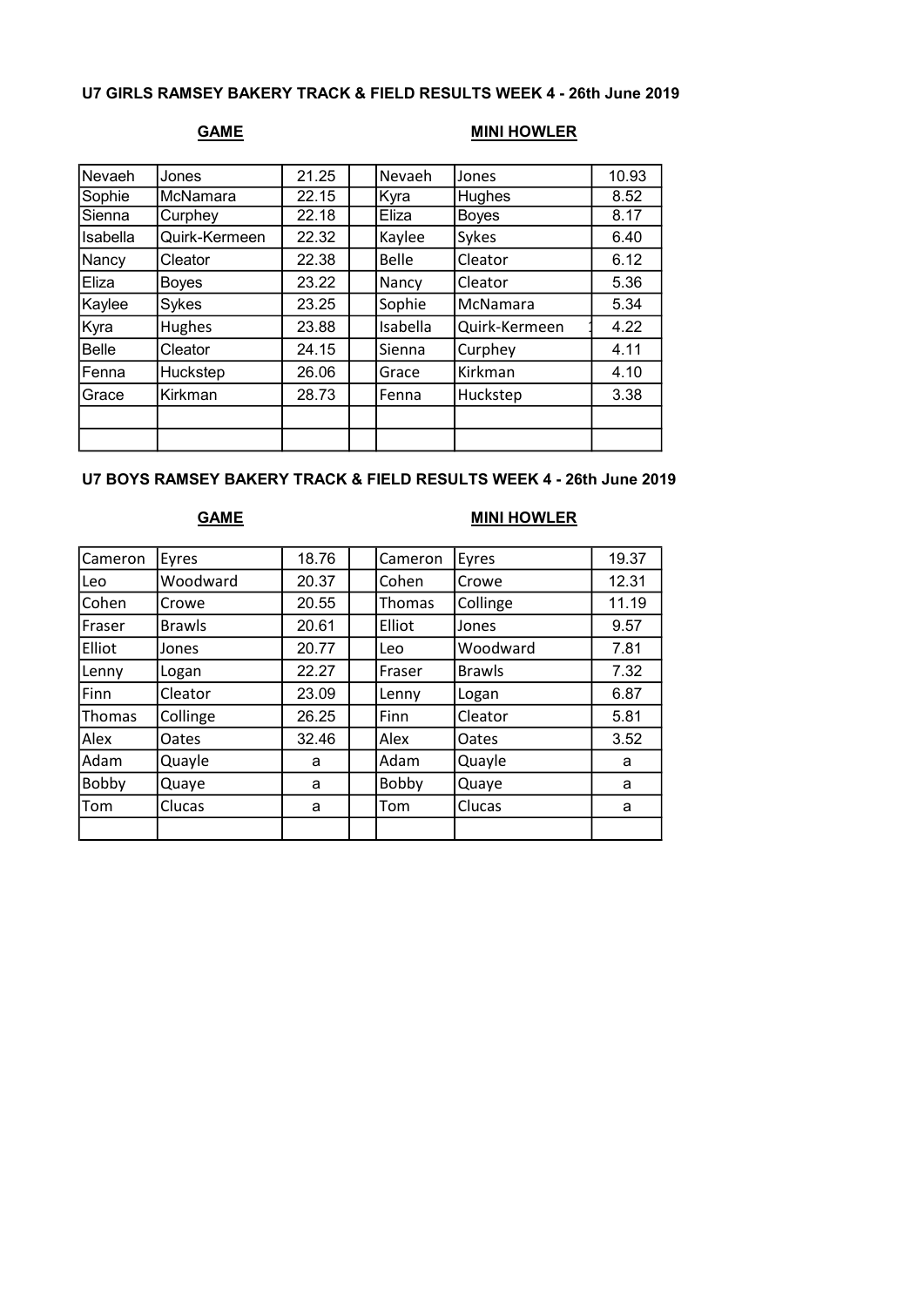### U9 GIRLS RAMSEY BAKERY TRACK & FIELD RESULTS WEEK 4 - 26th June 2019

### 75 M THROWING THE HOWLER 150 M

| <b>Issy</b> | Kennaugh     | 13.80 | Isobel  | Quirk     | 11.40 | Issy    | Kennaugh        | 27.20 |
|-------------|--------------|-------|---------|-----------|-------|---------|-----------------|-------|
| Imogen      | Howard       | 14.20 | Issy    | Kennaugh  | 10.32 | Imogen  | Howard          | 29.30 |
| Eleanor     | Lyness       | 14.90 | Bailey  | McMullan  | 10.30 | Eleanor | Lyness          | 30.50 |
| Bailey      | McMullan     | 15.40 | Evelyn  | King      | 10.05 | Bailey  | <b>McMullan</b> | 30.60 |
| Eva         | Scott        | 15.40 | Lille   | Hope      | 9.49  | Erin    | Fox             | 31.30 |
| Isobel      | Quirk        | 15.50 | Una     | Cleator   | 9.43  | Lille   | Hope            | 31.50 |
| Lille       | Hope         | 15.50 | Matilda | Davies    | 8.95  | Eva     | Scott           | 32.10 |
| Erin        | Fox          | 15.70 | Amora   | Cannon    | 7.90  | Matilda | Davies          | 32.70 |
| Matilda     | Davies       | 15.80 | Imogen  | Howard    | 7.73  | Isobel  | Quirk           | 33.20 |
| Evelyn      | King         | 16.00 | Lily    | Stark     | 7.45  | Eva     | <b>Brew</b>     | 34.40 |
| Eva         | <b>Brew</b>  | 17.00 | Erin    | Fox       | 6.69  | Louisa  | Oates           | 34.60 |
| Amora       | Cannon       | 17.10 | Jessica | Jelski    | 6.48  | Una     | Cleator         | 35.90 |
| Lily        | <b>Stark</b> | 17.20 | Louisa  | Oates     | 5.98  | Evelyn  | King            | 36.50 |
| Una         | Cleator      | 17.20 | Eva     | Scott     | 5.76  | Lily    | Stark           | 37.10 |
| Louisa      | Oates        | 17.60 | Inara   | Huckstep  | 5.73  | Amora   | Cannon          | 37.60 |
| Jessica     | Jelski       | 17.90 | Aalin   | Forgie    | 5.58  | Emily   | O'Donnell       | 37.60 |
| Inara       | Huckstep     | 18.20 | Emily   | O'Donnell | 5.34  | Inara   | Huckstep        | 38.40 |
| Aalin       | Forgie       | 19.40 | Eleanor | Lyness    | 5.12  | Jessica | Jelski          | 38.90 |
| Emily       | O'Donnell    | 19.70 | Eva     | Brew      | 4.92  | Aalin   | Forgie          | 41.80 |
| Emma        | Dorricott    | 20.40 | Emma    | Dorricott | 3.66  | Emma    | Dorricott       | 44.90 |
|             |              |       |         |           |       |         |                 |       |

### U9 BOYS RAMSEY BAKERY TRACK & FIELD RESULTS WEEK 4 - 26th June 2019

## 75 M THROWING THE HOWLER 150 M

| James   | Jelski         | 13.20 | James   | Jelski         | 20.45 | James   | Jelski         | 26.90 |
|---------|----------------|-------|---------|----------------|-------|---------|----------------|-------|
| Merfyn  | Pritchard      | 13.60 | Kaidan  | <b>Stevens</b> | 19.98 | Kaidan  | <b>Stevens</b> | 28.10 |
| Kaidan  | Stevens        | 13.70 | Ollie   | Kennaugh       | 16.98 | Merfyn  | Pritchard      | 28.30 |
| Max     | <b>Meadows</b> | 14.40 | Jack    | <b>Bullock</b> | 14.90 | Max     | <b>Meadows</b> | 28.40 |
| Joseph  | Collinge       | 14.80 | Max     | <b>Meadows</b> | 13.57 | Ollie   | Kennaugh       | 28.80 |
| Ollie   | Kennaugh       | 15.00 | Gabriel | Huckstep       | 13.37 | Jack    | <b>Bullock</b> | 31.40 |
| Tobi    | Duncan         | 15.00 | Jacob   | Chestnut       | 13.35 | Tobi    | Duncan         | 32.30 |
| Zinzan  | <b>Boyes</b>   | 15.10 | Merfyn  | Pritchard      | 11.21 | Jacob   | Chestnut       | 32.80 |
| Jacob   | Chestnut       | 16.10 | Aaron   | Tosh           | 10.94 | Henry   | Kirkman        | 33.00 |
| Henry   | Kirkman        | 16.30 | Zinzan  | Boyes          | 10.30 | Gabriel | Huckstep       | 33.10 |
| Aaron   | Tosh           | 16.40 | Tobi    | Duncan         | 8.91  | Joseph  | Collinge       | 33.40 |
| Jack    | Bullock        | 16.70 | Henry   | Kirkman        | 8.15  | Aaron   | Tosh           | 33.80 |
| Gabriel | Huckstep       | 17.40 | Harrie  | <b>Swales</b>  | 7.79  | Zinzan  | <b>Boyes</b>   | 33.80 |
| Harrie  | Swales         | 19.40 | Joseph  | Collinge       | 7.33  | Harrie  | Swales         | 38.70 |
| Malachy | MCCrossan      | a     | Malachy | MCCrossan      | a     | Malachy | MCCrossan      | a     |
| Oliver  | Dow            | a     | Oliver  | Dow            | a     | Oliver  | Dow            | a     |
| Orry    | Teare          | a     | Orry    | Teare          | a     | Orry    | Teare          | a     |
| Timothy | Perry          | a     | Timothy | Perry          | a     | Timothy | Perry          | a     |
|         |                |       |         |                |       |         |                |       |